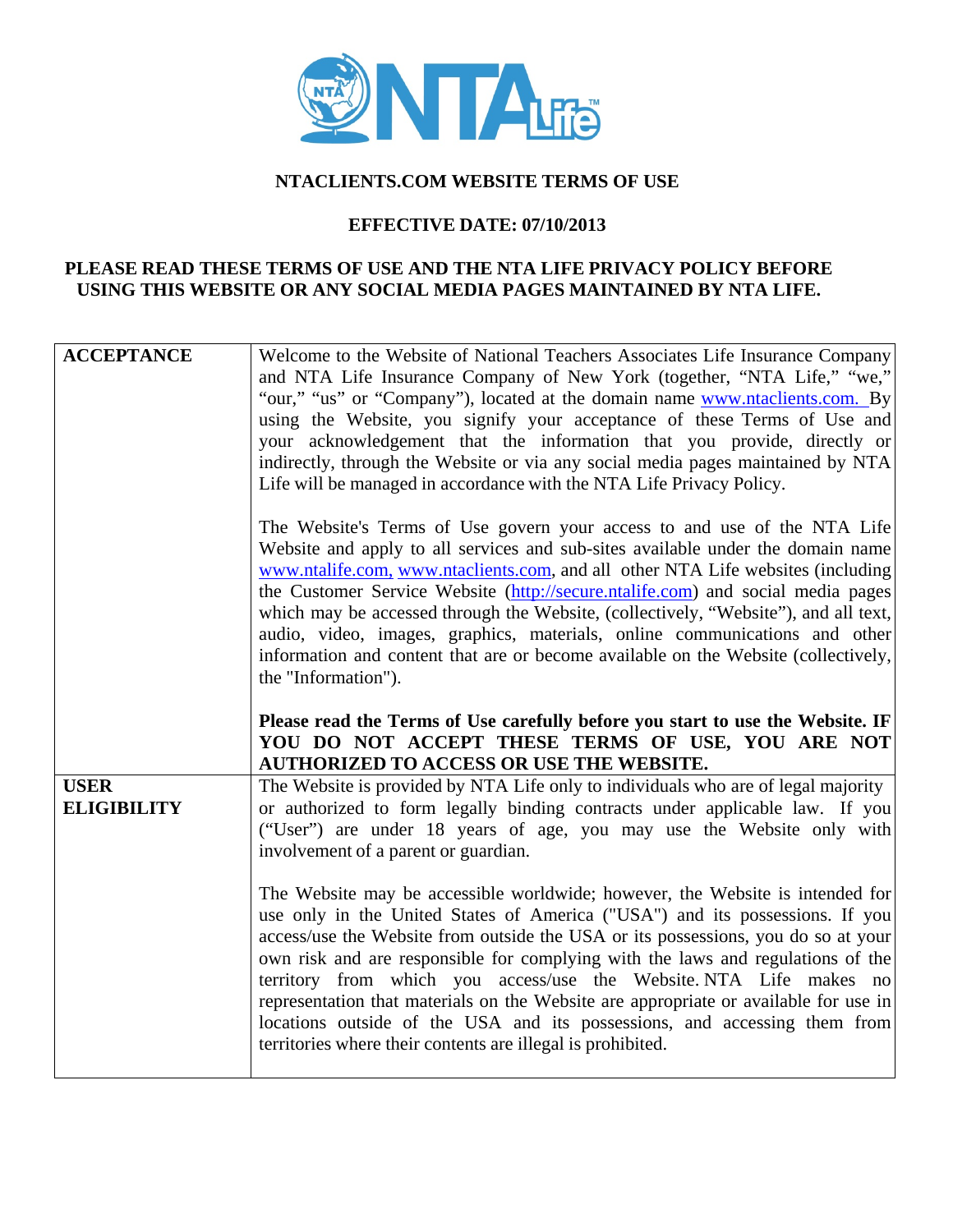| <b>PRODUCT</b>        | Life, accident, sickness & disability insurance policies are issued by National                                                                                           |
|-----------------------|---------------------------------------------------------------------------------------------------------------------------------------------------------------------------|
| <b>DISCLOSURE</b>     | Teachers Associates Life Insurance Company in all states, except New York and                                                                                             |
|                       | Massachusetts. In the State of New York, accident, sickness, & disability insurance<br>policies are issued by NTA Life Insurance Company of New York. National            |
|                       | Teachers Associates Life Insurance Company is not licensed and does not solicit                                                                                           |
|                       | business in the State of New York. National Teachers Associates Life Insurance                                                                                            |
|                       | Company (located in Addison, Texas) and NTA Life New York (located in New<br>York, New York) are independent entities and have sole responsibility for their own          |
|                       | products.                                                                                                                                                                 |
|                       | The policy Information contained on this Website is only a summary. Policy                                                                                                |
|                       | coverages and premiums vary with plan selected and have exclusions and<br>limitations that may affect benefits payable. The actual policy or rider provisions             |
|                       | will control your contract with us. You must refer to your policy and any attached                                                                                        |
|                       | riders for a complete detail of all exclusions and limitations and for important<br>definitions. Additional benefits, where referenced, may be available for an           |
|                       | additional premium. NTA Life's products are state regulated; therefore policies,                                                                                          |
|                       | rider types, coverage, and availability may vary by state. See your sales agent for                                                                                       |
|                       | complete details. An application for coverage is generally required.                                                                                                      |
| NO CONTRACT,          | The Website is designed to provide customer-specific policy Information and                                                                                               |
| <b>OFFER OR</b>       | general Information about NTA Life, its products and services, and its related                                                                                            |
| <b>SOLICITATION</b>   | companies. Information on the Website is not intended to constitute an offer to sell<br>or a solicitation of any particular product or service. Any insurance product     |
|                       | described on the Website may have exclusions, limitations, reductions in benefits                                                                                         |
|                       | and terms under which it may be continued in force or discontinued. For more<br>information, please consult the actual language of the policy or contract or call 888-    |
|                       | 671-6771. Some products and/or services may not be available in all states.                                                                                               |
|                       |                                                                                                                                                                           |
|                       | All Information provided in the Website is provided for information purposes only<br>and does not constitute a legal contract between NTA Life and any person or entity   |
|                       | unless otherwise specified.                                                                                                                                               |
| <b>CHANGES TO THE</b> | Information on the Website is subject to change without prior notice. NTA Life                                                                                            |
| <b>WEBSITE</b>        | shall have the right at any time to change or discontinue any aspect or feature of the                                                                                    |
|                       | Website, including, but not limited to, content, hours of availability and equipment<br>and/or software required for access or use of the Website or any portion of the   |
|                       | Website.                                                                                                                                                                  |
|                       | Although every reasonable effort is made to present current and accurate                                                                                                  |
|                       | Information, NTA Life makes no guarantees of any kind. We will not be liable if                                                                                           |
|                       | for any reason all or any part of the Website is unavailable at any time or for any<br>period. From time to time, we may restrict access to some parts of the Website, or |
|                       | the entire Website, to users, including registered users.                                                                                                                 |
|                       |                                                                                                                                                                           |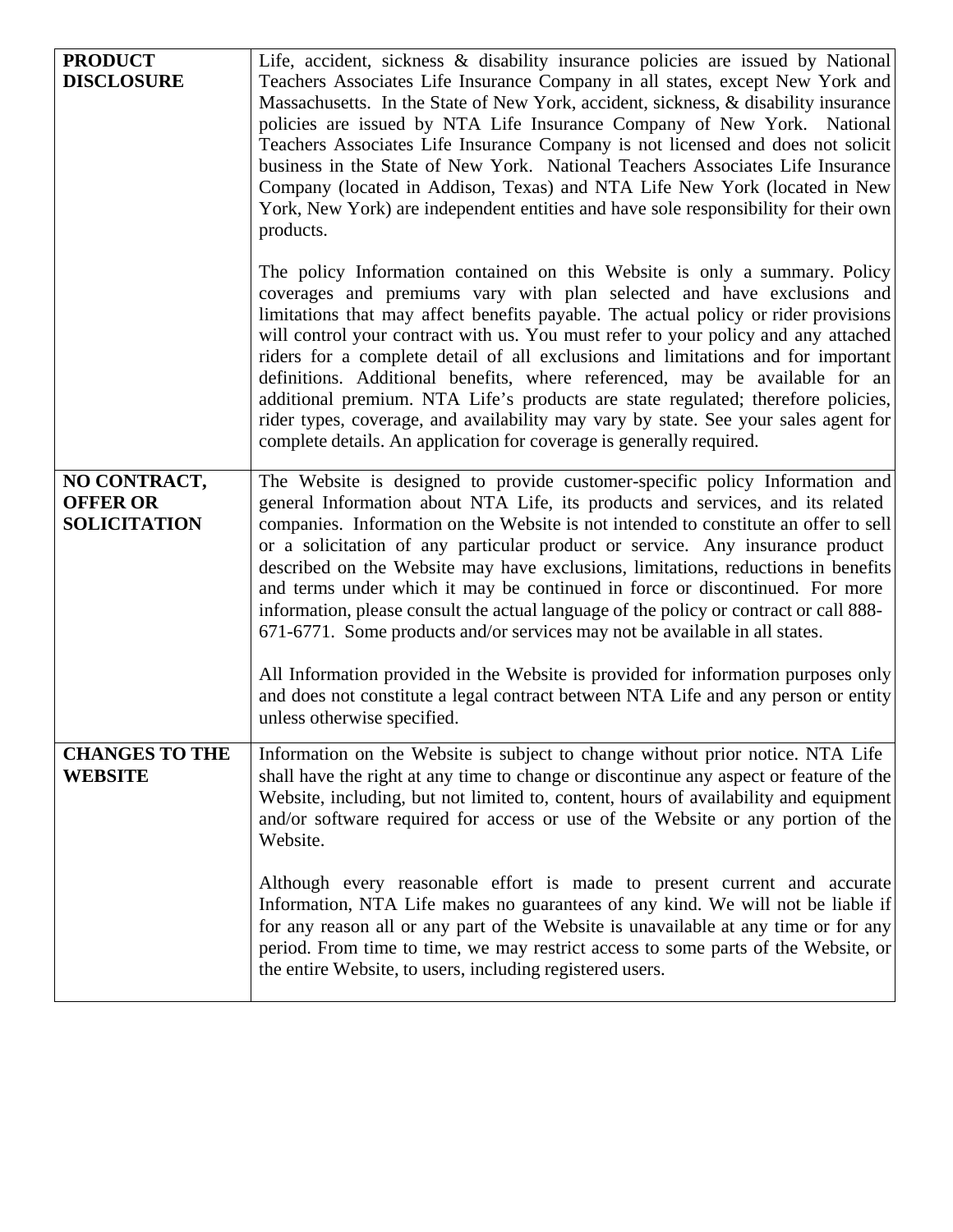| <b>CHANGES TO</b><br><b>TERMS OF USE</b> | NTA Life reserves the right, in its sole discretion, to revise, change, or modify<br>these Terms of Use at any time. We will incorporate all material changes to these<br>Terms of Use and will provide advance notice to you. Such notice may be given in<br>any manner we choose that complies with the law, including, but not limited to<br>posting a notice of such changes on the Website. We encourage you to review this<br>page periodically for the most recent version of these Terms of Use. Any use by a<br>User of the Website following notice of such changes shall be deemed to constitute<br>acceptance by that User of those changes to the Terms of Use.                                                                                                                                                                                                                                                                                                                                                                                                                                                                                                                                                                                                                                                                                                                                                                                                                                                                                                                                                                                                                                                                                                                 |
|------------------------------------------|----------------------------------------------------------------------------------------------------------------------------------------------------------------------------------------------------------------------------------------------------------------------------------------------------------------------------------------------------------------------------------------------------------------------------------------------------------------------------------------------------------------------------------------------------------------------------------------------------------------------------------------------------------------------------------------------------------------------------------------------------------------------------------------------------------------------------------------------------------------------------------------------------------------------------------------------------------------------------------------------------------------------------------------------------------------------------------------------------------------------------------------------------------------------------------------------------------------------------------------------------------------------------------------------------------------------------------------------------------------------------------------------------------------------------------------------------------------------------------------------------------------------------------------------------------------------------------------------------------------------------------------------------------------------------------------------------------------------------------------------------------------------------------------------|
| <b>OWNERSHIP AND</b><br><b>LICENSE</b>   | The Website and the Information, computer code, and related functionality<br>appearing, featured or otherwise displayed on the Website is owned by NTA Life,<br>its affiliates, and their respective licensors or other third parties and protected under<br>the copyright and trademark laws, the laws of privacy and publicity and<br>communications regulations and statutes. We grant to you a limited, non-exclusive,<br>non-transferable license to use the Website in strict accordance with these Terms of<br>Use, for your personal, private and non-commercial use only. Except as may be<br>explicitly permitted through the Website, you may not copy, modify, upload,<br>republish, distribute, display, post, license, create derivative works from, or<br>transmit anything you obtain from the Website, including anything you download<br>from the Website, unless you first obtain our written consent.<br>If you print, copy, modify, download or otherwise use or provide any other person<br>with access to any part of the Website in breach of the Terms of Use, your right to<br>use the Website will cease immediately and you must, at our option, return or<br>destroy any copies of the materials you have made. No right, title or interest in or to<br>the Website or any content on the site is transferred to you, and all rights not<br>expressly granted are reserved by NTA Life.<br>If you wish to make any use of material on the Website other than that set out in<br>this section, please address your request to: 4949 Keller Springs Rd., Addison,<br>Texas, 75001.<br>Any rights not expressly granted herein are reserved to NTA Life and its affiliates.<br>If we provide social media features with certain content, you may take such actions |
|                                          | as are enabled by such features.                                                                                                                                                                                                                                                                                                                                                                                                                                                                                                                                                                                                                                                                                                                                                                                                                                                                                                                                                                                                                                                                                                                                                                                                                                                                                                                                                                                                                                                                                                                                                                                                                                                                                                                                                             |
| <b>TRADEMARKS</b>                        | All trademarks, service marks, trade names, logos, trade dress, icons and domain<br>names located on the Website are the property of NTA Life, its affiliates, their<br>respective licensors or other third parties. Nothing contained on the Website<br>should be construed as granting, by implication or otherwise, any license or right to<br>use any trademark, service mark, trade name, logo, trade dress, icon and domain<br>name displayed on the Website, without the written permission of NTA Life or the<br>applicable third party that may own the marks or names displayed on the Website.<br>Your use of the trademarks, service marks, trade names, trade dress, logos, icons<br>and domain names displayed on the Website, or any other content or Information<br>on the Website, except as provided herein, is strictly prohibited.                                                                                                                                                                                                                                                                                                                                                                                                                                                                                                                                                                                                                                                                                                                                                                                                                                                                                                                                       |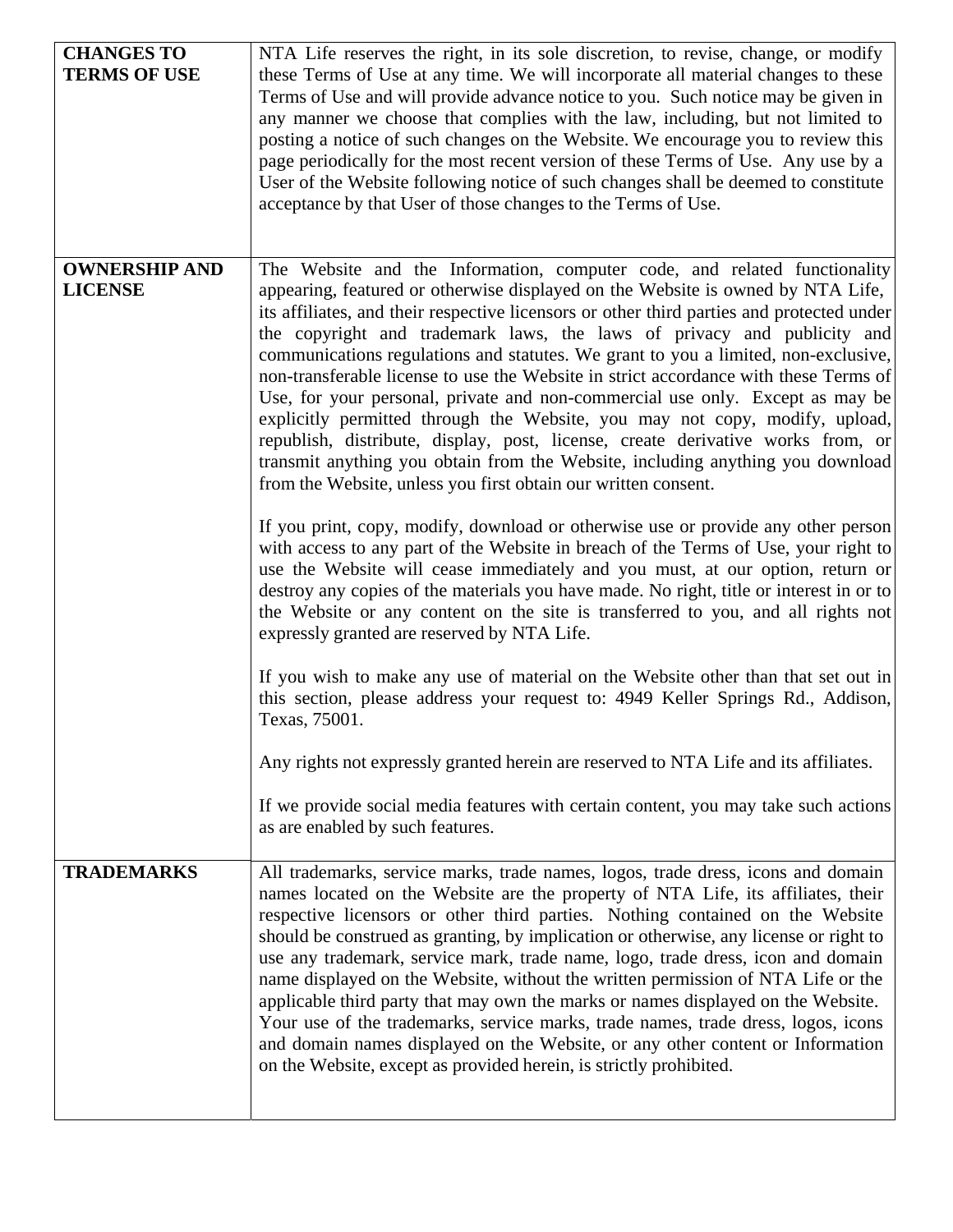| <b>COPYRIGHT</b><br><b>INFRINGEMENT</b><br><b>CLAIMS</b> | It is our policy to respond to notices of alleged infringement of copyright that<br>comply with the Digital Millennium Copyright Act. If you believe that any material<br>on this Website might infringe on your copyright, notice must be given in writing<br>of the following: (a) identification of the copyrighted work claimed to be infringed;<br>(b) identification of the allegedly infringing material; (c) Information sufficient to<br>permit us locate the infringing material; (d) a statement that the complaining party<br>has a good faith belief that the use of the material is not authorized or permissible<br>under law; and (e) a statement that the information in the notice is accurate and,<br>under penalty of perjury, that the complaining party is authorized to act on behalf<br>of the copyright owner, agent, or licensee. Anyone who knowingly misrepresents<br>that material is infringing upon a copyright in such a notice will be liable for<br>any damages and associated costs we incur therefrom.<br>It is the policy of the Company to terminate the user accounts of repeat infringers.                                                                                                         |
|----------------------------------------------------------|--------------------------------------------------------------------------------------------------------------------------------------------------------------------------------------------------------------------------------------------------------------------------------------------------------------------------------------------------------------------------------------------------------------------------------------------------------------------------------------------------------------------------------------------------------------------------------------------------------------------------------------------------------------------------------------------------------------------------------------------------------------------------------------------------------------------------------------------------------------------------------------------------------------------------------------------------------------------------------------------------------------------------------------------------------------------------------------------------------------------------------------------------------------------------------------------------------------------------------------------|
| <b>USER</b><br><b>CONTRIBUTIONS</b>                      | The Website may contain links to social media features including message boards,<br>chat rooms, personal web pages or profiles, forums, bulletin boards and other<br>interactive features (collectively, "Interactive Services") that allow users to post,<br>submit, publish, display or transmit to other users or other persons (hereinafter,<br>"post") content or materials (collectively, "User Contributions") on or through the<br>Website.<br>Any User Contribution you post to the site will be considered non-confidential and<br>non-proprietary. By providing any User Contribution on the Website, you grant us<br>and our affiliates and service providers, and each of their and our respective<br>licensees, successors and assigns the right to use, reproduce, modify, perform,<br>display, distribute and otherwise disclose to third parties any such material for any<br>purpose, including disclosing your identity to any third party who claims that your<br>User Contribution violates their intellectual property or privacy rights. We also<br>reserve the right to monitor and remove any User Contribution that violates these<br>Terms of Use but assume no liability for any failure to delay in doing so. |
|                                                          | You represent and warrant that:<br>You own or control all rights in and to the User Contributions and have<br>the right to grant the license granted above to us and our affiliates and service<br>providers, and each of their and our respective licensees, successors and<br>assigns;<br>All of your User Contributions do and will comply with these Terms of<br>Use.<br>You understand and acknowledge that you are responsible for any User<br>Contributions you submit or contribute, and you, not the Company, have full<br>responsibility for such content, including its legality, reliability, accuracy and<br>appropriateness. To that end and without limiting the foregoing, User Contributions<br>must not:                                                                                                                                                                                                                                                                                                                                                                                                                                                                                                                 |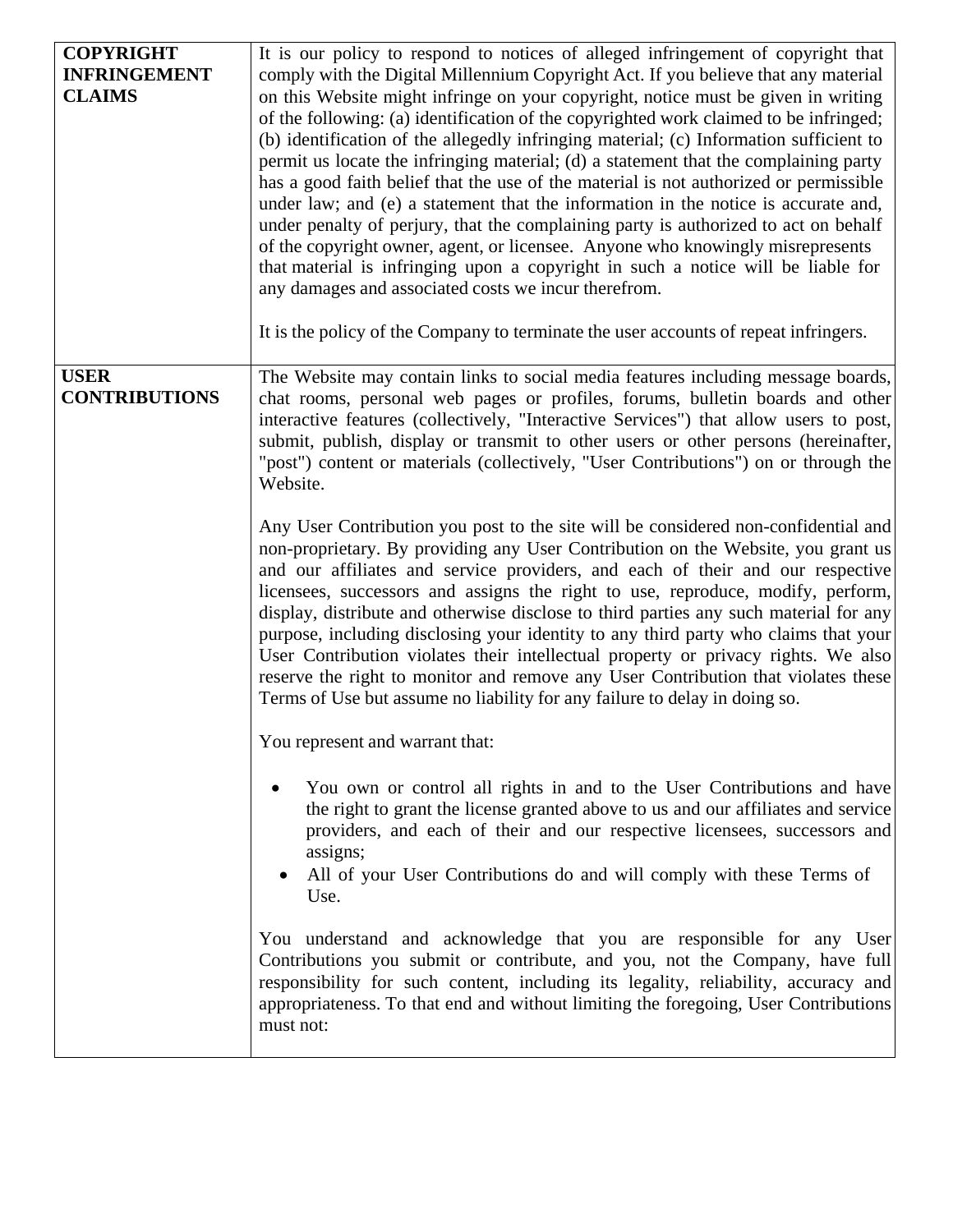|                     | Contain or promote any material which is defamatory, obscene, pornographic,<br>indecent, abusive, offensive, discriminatory, harassing, violent, hateful,<br>inflammatory or otherwise objectionable;<br>Infringe any patent, trademark, trade secret, copyright or other intellectual<br>property rights or violate any publicity or privacy rights of any other person;<br>Contain harmful code, political campaigning, chain letters, or mass mailings,<br>$\bullet$<br>or violate any applicable law, such as the CANSPAM Act.<br>Promote any illegal activity, or advocate, promote or assist any unlawful act;<br>Cause annoyance, inconvenience, embarrassment, or alarm to any other<br>person;<br>Impersonate any person, or misrepresent your identity or affiliation with any<br>person or organization, including NTA Life;<br>Involve commercial activities or sales, such as contests, sweepstakes and<br>other sales promotions, barter or advertising;                                                                                                                                                                                                                                                                                                                                                                                               |
|---------------------|----------------------------------------------------------------------------------------------------------------------------------------------------------------------------------------------------------------------------------------------------------------------------------------------------------------------------------------------------------------------------------------------------------------------------------------------------------------------------------------------------------------------------------------------------------------------------------------------------------------------------------------------------------------------------------------------------------------------------------------------------------------------------------------------------------------------------------------------------------------------------------------------------------------------------------------------------------------------------------------------------------------------------------------------------------------------------------------------------------------------------------------------------------------------------------------------------------------------------------------------------------------------------------------------------------------------------------------------------------------------|
| <b>SOCIAL MEDIA</b> | This Website may provide certain social media features that enable you to:                                                                                                                                                                                                                                                                                                                                                                                                                                                                                                                                                                                                                                                                                                                                                                                                                                                                                                                                                                                                                                                                                                                                                                                                                                                                                           |
| <b>FEATURES</b>     | Link from your own or certain third-party websites to certain content<br>on this Website;<br>Send e-mails or other communications with certain content, or links to certain<br>content, on this Website;<br>Cause limited portions of content on this Website to be displayed or appear to<br>be displayed on your own or certain third-party websites.<br>You may use these features solely as they are provided by us, and solely with<br>respect to the content they are displayed with as long as it is done in a way that is<br>fair and legal and does not damage Our. Subject to the foregoing, you must not:<br>Establish a link from any website that is not owned by you;<br>Establish a hyperlink in such a way as to suggest any form of<br>association, approval, or endorsement on our part without our express<br>written consent;<br>Cause the Website or portions of it to be displayed, or appear to be displayed<br>by, for example, framing, deep linking, mirroring, or in-line linking, on any<br>other site;<br>Link to any part of the Website other than the homepage;<br>Otherwise take any action with respect to the materials on this Website that is<br>inconsistent with any other provision of these Terms of Use.<br>We may disable all or any social media features and any links at any time without<br>notice in our discretion. |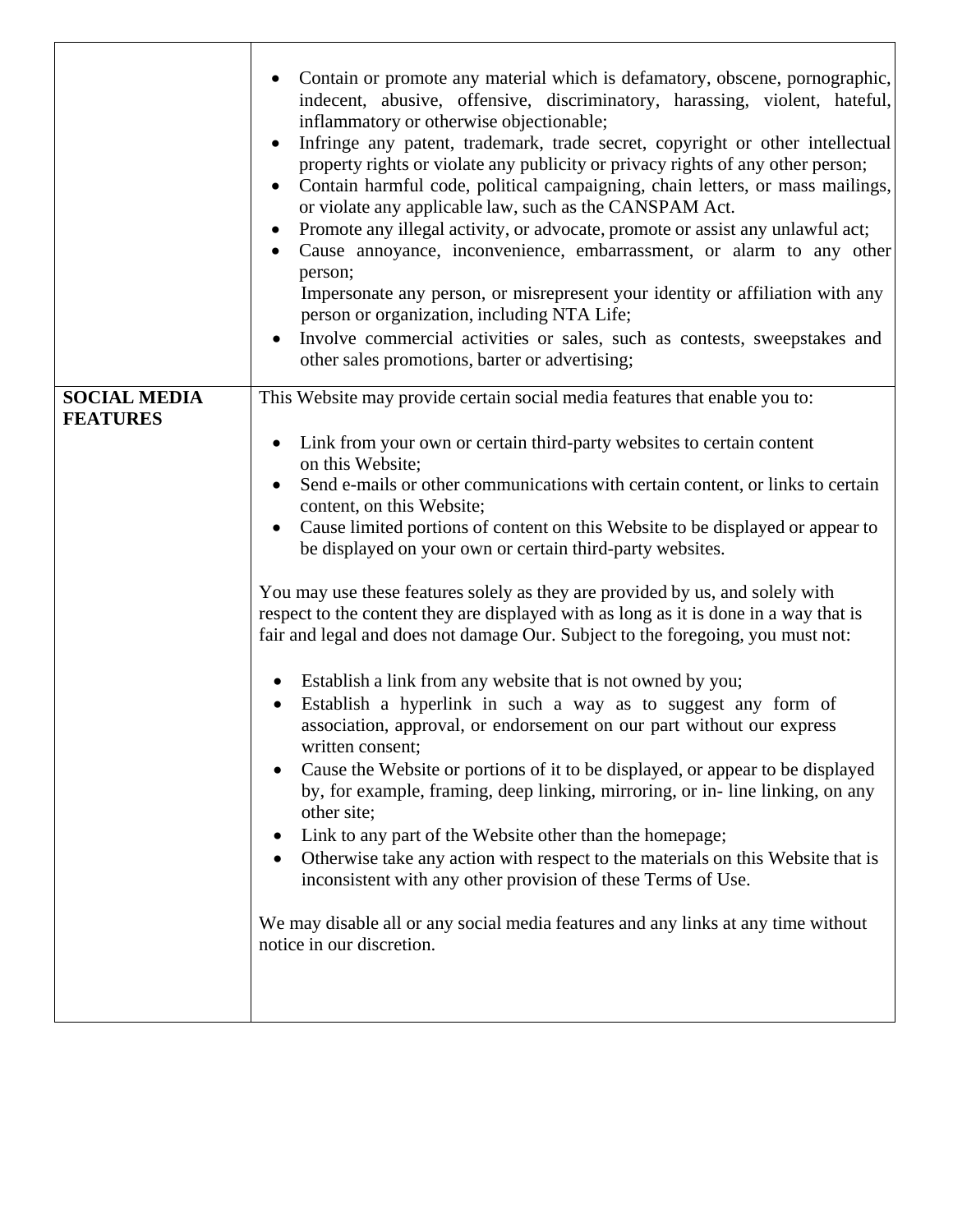| <b>LINK DISCLAIMER</b>               | This Website may provide hyperlinks to other websites or resources which are not<br>maintained or controlled by NTA Life (collectively referred to as "Hyperlinks").<br>Use of such Hyperlinks does not constitute a product or program endorsement by<br>NTA Life or any of its employees or affiliates. Because NTA Life does not operate<br>these Hyperlinked websites NTA Life has no responsibility for content found there,<br>or beyond, and does not attest to the accuracy or propriety of any Information<br>located there. The terms set forth in Disclaimer of Warranties and Disclaimer of<br>Liability herein shall apply. Be aware that privacy and security policies of these<br>Hyperlinks may differ from those practiced by NTA Life. Any concerns regarding<br>any Hyperlink should be directed to that respective website, rather than to NTA<br>Life or the Website. You are cautioned to read the terms of use and privacy polices<br>provided on any Hyperlink before using the Hyperlink.                                                                                                                                                                                                                                                                                                                                                                                                                                                                                                                                                                                                                                                                                                                                                                                                                                                                                                                                                                                                                                                                                                      |
|--------------------------------------|-------------------------------------------------------------------------------------------------------------------------------------------------------------------------------------------------------------------------------------------------------------------------------------------------------------------------------------------------------------------------------------------------------------------------------------------------------------------------------------------------------------------------------------------------------------------------------------------------------------------------------------------------------------------------------------------------------------------------------------------------------------------------------------------------------------------------------------------------------------------------------------------------------------------------------------------------------------------------------------------------------------------------------------------------------------------------------------------------------------------------------------------------------------------------------------------------------------------------------------------------------------------------------------------------------------------------------------------------------------------------------------------------------------------------------------------------------------------------------------------------------------------------------------------------------------------------------------------------------------------------------------------------------------------------------------------------------------------------------------------------------------------------------------------------------------------------------------------------------------------------------------------------------------------------------------------------------------------------------------------------------------------------------------------------------------------------------------------------------------------------|
| <b>RESTRICTIONS ON</b><br><b>USE</b> | In addition to other restrictions provided in these Terms of Use, you may<br>not, while accessing or using the Website, engage in any of the following<br>activities:<br>Provide false or misleading registration information, disclose your<br>Associate ID, username, or password to anyone else, or use an account,<br>username, password, or personal information of another user;<br>Harvest or collect information about any users of the<br>Website;<br>Transmit or facilitate the transmission of any "junk mail," "chain letters,"<br>or unsolicited mass mailing or "spamming" in connection with the Website;<br>Use any robot, spider, site search/retrieval application or automatic device<br>to retrieve, index "data mine" or in any way reproduce or circumvent the<br>navigational structure or presentation of the Website or any content or<br>Information of the Website;<br>Modify the Information, content, programs or other materials on the Website<br>or hack into or access the NTA Life servers or Website in an<br>unauthorized manner;<br>Remove, obscure, or otherwise deface proprietary notices appearing on<br>the<br>Website, or use any computer programs to circumvent copy-protection<br>devices;<br>Take actions to interrupt, interfere with, obstruct, or limit the functionality<br>of the Website, NTA Life's services or any software, hardware or equipment,<br>or otherwise engage in any other conduct that restricts or prevents anyone's<br>use or enjoyment of the Website, or which, as determined by us, may harm<br>the Company or users of the Website or expose them to liability;<br>Use the Website in a manner inconsistent with applicable laws, rules<br>and regulations;<br>Upload or input to the Website any Information that contains viruses,<br>Trojan horses, worms, time bombs, or other computer programming routines<br>that are intended to damage, interfere with, intercept, or expropriate any<br>portion or system of the Website;<br>Reverse engineer, decompile, disassemble, translate or otherwise alter<br>any portion of the Website. |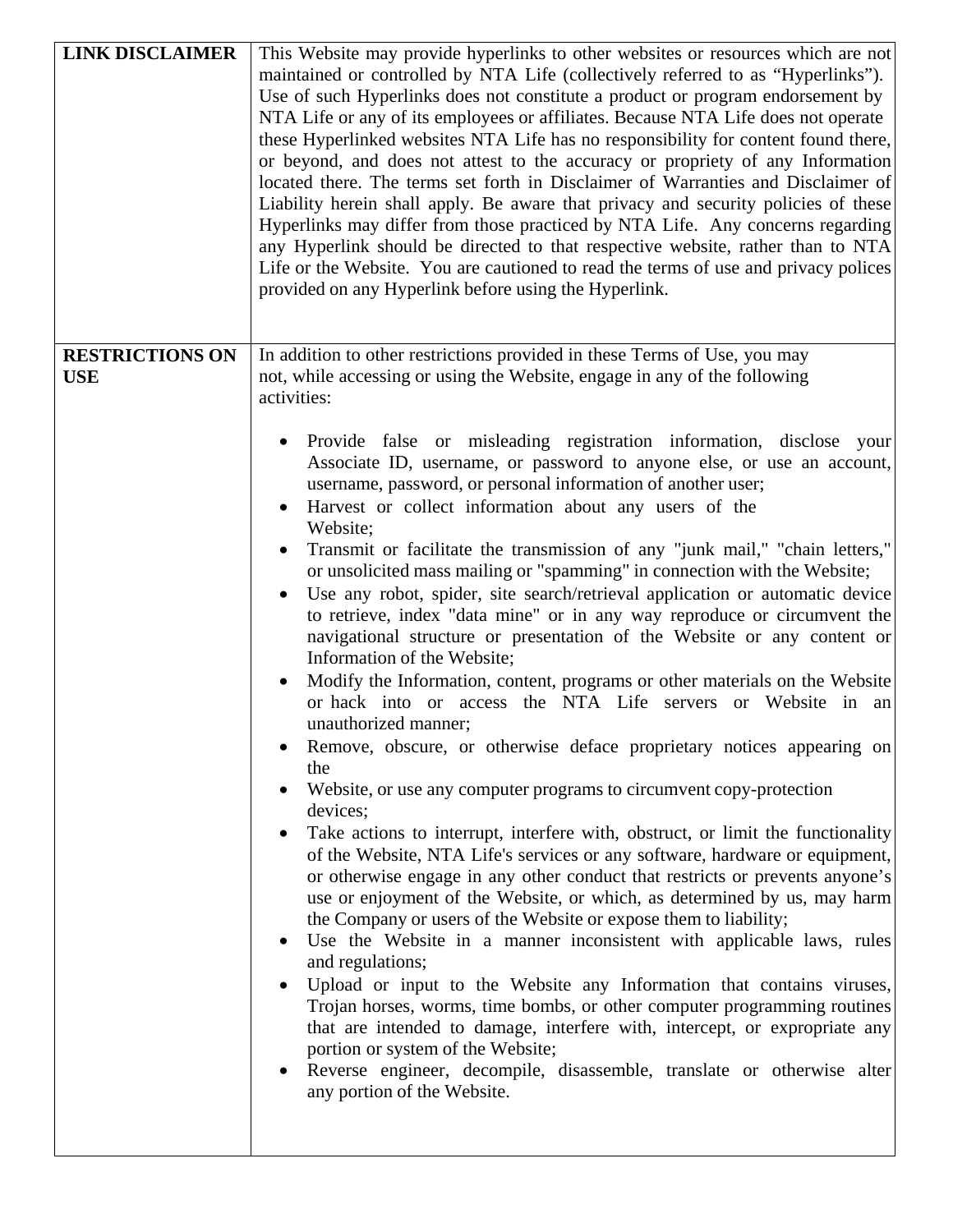|                                           | You agree that your use of the Website may be suspended or terminated<br>immediately if NTA Life determines, in its sole discretion, or has received third<br>party allegations that you have used the Website in violation of these Terms of Use<br>and/or for any purpose that violates any local, state, federal or law of the USA or<br>other jurisdictions or have failed to comply with any instructions posted on the<br>Website.<br>You understand that actions in violation of these Terms of Use may subject you to<br>serious civil and criminal legal penalties and NTA Life reserves the right to pursue<br>penalties and other remedies to the fullest extent of the law to protect our rights. |
|-------------------------------------------|---------------------------------------------------------------------------------------------------------------------------------------------------------------------------------------------------------------------------------------------------------------------------------------------------------------------------------------------------------------------------------------------------------------------------------------------------------------------------------------------------------------------------------------------------------------------------------------------------------------------------------------------------------------------------------------------------------------|
|                                           |                                                                                                                                                                                                                                                                                                                                                                                                                                                                                                                                                                                                                                                                                                               |
| <b>DISCLAIMER OF</b><br><b>WARRANTIES</b> | ALL INFORMATION ON AND USE OF THE WEBSITE IS PROVIDED FOR<br>GENERAL INFORMATIONAL PURPOSES ONLY AND ON AN "AS IS"/ "AS-<br>AVAILABLE" BASIS, WITHOUT WARRANTY OF ANY KIND. NTA LIFE                                                                                                                                                                                                                                                                                                                                                                                                                                                                                                                          |
|                                           | MAKES NO REPRESENTATIONS OR WARRANTIES ABOUT AND HEREBY                                                                                                                                                                                                                                                                                                                                                                                                                                                                                                                                                                                                                                                       |
|                                           | EXPRESSLY DISCLAIMS ALL WARRANTIES WITH REGARD TO THE                                                                                                                                                                                                                                                                                                                                                                                                                                                                                                                                                                                                                                                         |
|                                           | WEBSITE, THE INFORMATION<br><b>CONTAINED ON</b><br>OR RECEIVED                                                                                                                                                                                                                                                                                                                                                                                                                                                                                                                                                                                                                                                |
|                                           | THROUGH USE OF THE WEBSITE AND ANY SERVICES OR PRODUCTS                                                                                                                                                                                                                                                                                                                                                                                                                                                                                                                                                                                                                                                       |
|                                           | RECEIVED THROUGH THE WEBSITE, INCLUDING ALL EXPRESS,                                                                                                                                                                                                                                                                                                                                                                                                                                                                                                                                                                                                                                                          |
|                                           | STATUTORY AND IMPLIED WARRANTIES. NTA LIFE DOES NOT                                                                                                                                                                                                                                                                                                                                                                                                                                                                                                                                                                                                                                                           |
|                                           | GUARANTEE THAT THE CONTENT OR ANY INFORMATION RECEIVED                                                                                                                                                                                                                                                                                                                                                                                                                                                                                                                                                                                                                                                        |
|                                           | THROUGH THE WEBSITE ARE COMPLETE, ACCURATE, RELIABLE OR                                                                                                                                                                                                                                                                                                                                                                                                                                                                                                                                                                                                                                                       |
|                                           | CORRECT AT THE TIME OF ACCESS; THAT THE WEBSITE WILL BE                                                                                                                                                                                                                                                                                                                                                                                                                                                                                                                                                                                                                                                       |
|                                           | AVAILABLE AT ANY PARTICULAR TIME OR LOCATION; THAT ANY<br>DEFECTS OR ERRORS WILL BE CORRECTED; OR THAT THE CONTENT                                                                                                                                                                                                                                                                                                                                                                                                                                                                                                                                                                                            |
|                                           | OR ANY INFORMATION RECEIVED THROUGH THE WEBSITE IS FREE OF                                                                                                                                                                                                                                                                                                                                                                                                                                                                                                                                                                                                                                                    |
|                                           | VIRUSES OR OTHER DESTRUCTIVE OR HARMFUL COMPONENTS.                                                                                                                                                                                                                                                                                                                                                                                                                                                                                                                                                                                                                                                           |
|                                           |                                                                                                                                                                                                                                                                                                                                                                                                                                                                                                                                                                                                                                                                                                               |
|                                           | YOUR USE OF THE WEBSITE IS SOLELY AT YOUR OWN RISK. Be advised                                                                                                                                                                                                                                                                                                                                                                                                                                                                                                                                                                                                                                                |
|                                           | that this Website may include content provided by third parties, including materials<br>provided by other users, bloggers and third-party licensors, syndicators,                                                                                                                                                                                                                                                                                                                                                                                                                                                                                                                                             |
|                                           | aggregators or reporting services ("Third Party Materials"). All statements or                                                                                                                                                                                                                                                                                                                                                                                                                                                                                                                                                                                                                                |
|                                           | opinions expressed in such Third Party Materials, and all articles and responses to                                                                                                                                                                                                                                                                                                                                                                                                                                                                                                                                                                                                                           |
|                                           | questions and other content, are solely the opinions and the responsibility of the                                                                                                                                                                                                                                                                                                                                                                                                                                                                                                                                                                                                                            |
|                                           | person or entity providing those Materials.                                                                                                                                                                                                                                                                                                                                                                                                                                                                                                                                                                                                                                                                   |
|                                           | SHOULD YOU PURCHASE AN NTA LIFE PRODUCT FROM NTA LIFE OR A                                                                                                                                                                                                                                                                                                                                                                                                                                                                                                                                                                                                                                                    |
|                                           | THIRD PARTY, THE TERMS AND CONDITIONS OF SALE APPLICABLE TO                                                                                                                                                                                                                                                                                                                                                                                                                                                                                                                                                                                                                                                   |
|                                           | THAT TRANSACTION WILL GOVERN SUCH PURCHASE AND USE OF<br>THE WEBSITE DOES NOT AFFECT THAT PURCHASE IN ANY MANNER.                                                                                                                                                                                                                                                                                                                                                                                                                                                                                                                                                                                             |
|                                           |                                                                                                                                                                                                                                                                                                                                                                                                                                                                                                                                                                                                                                                                                                               |
|                                           | BECAUSE SOME JURISDICTIONS DO NOT PERMIT THE EXCLUSION OF<br>CERTAIN WARRANTIES, THE EXCLUSIONS MAY NOT APPLY TO YOU                                                                                                                                                                                                                                                                                                                                                                                                                                                                                                                                                                                          |
|                                           | BUT SHALL APPLY TO THE MAXIMUM EXTENT PERMITTED BY LAW                                                                                                                                                                                                                                                                                                                                                                                                                                                                                                                                                                                                                                                        |
|                                           | OF YOUR JURISDICTION.                                                                                                                                                                                                                                                                                                                                                                                                                                                                                                                                                                                                                                                                                         |
|                                           |                                                                                                                                                                                                                                                                                                                                                                                                                                                                                                                                                                                                                                                                                                               |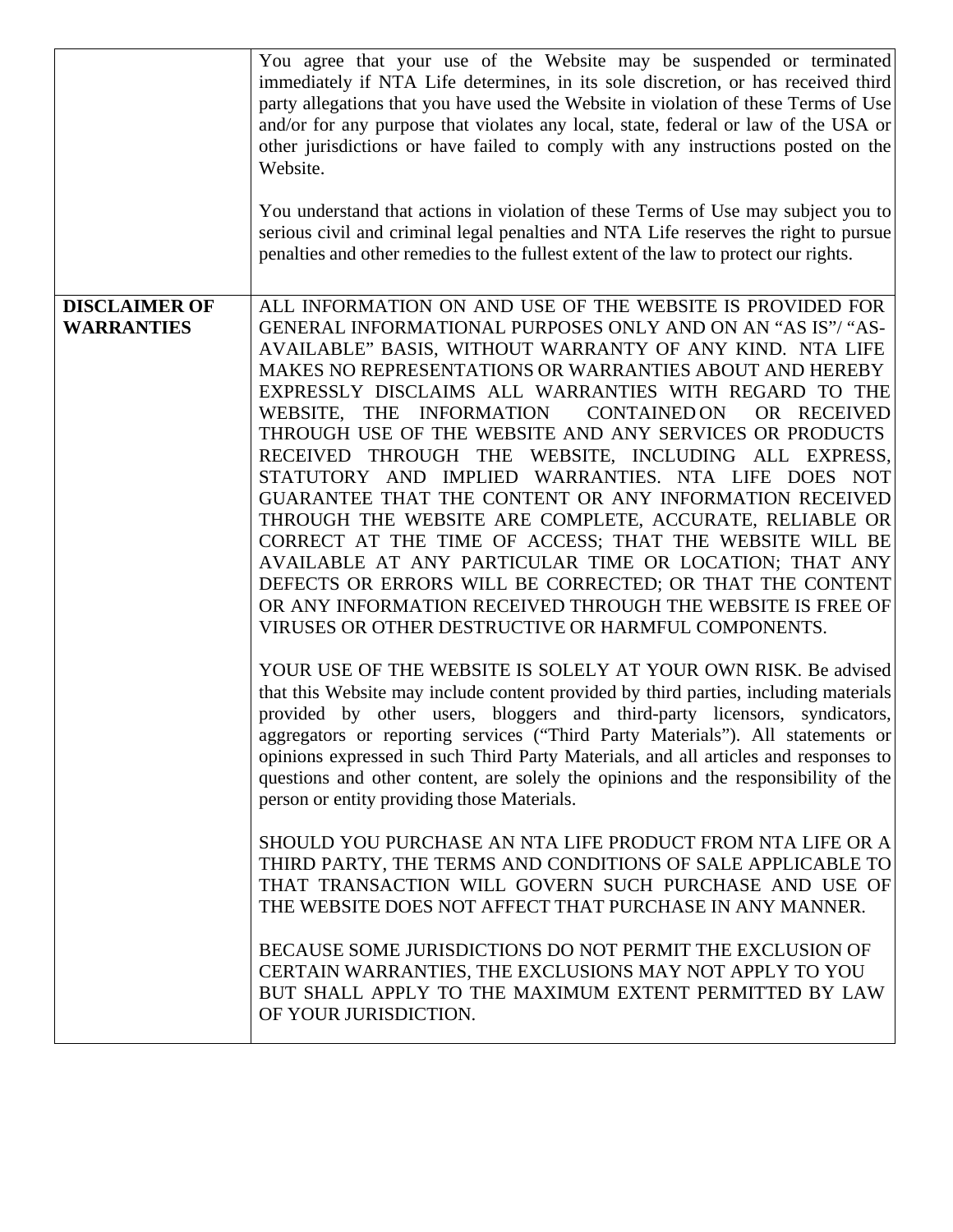| <b>DISCLAIMER OF</b>   | UNDER NO CIRCUMSTANCES SHALL NTA LIFE BE LIABLE FOR ANY                                                           |
|------------------------|-------------------------------------------------------------------------------------------------------------------|
| <b>LIABILITY</b>       | DAMAGES, INCLUDING, WITHOUT LIMITATION, DIRECT, INDIRECT,                                                         |
|                        | PUNITIVE, INCIDENTAL, SPECIAL OR CONSEQUENTIAL DAMAGES OR                                                         |
|                        | LOST PROFITS THAT RESULT FROM, OR ARISE OUT OF OR IN                                                              |
|                        | CONNECTION WITH THE USE OF, OR INABILITY TO USE THE WEBSITE,                                                      |
|                        | THE INFORMATION CONTAINED ON OR RECEIVED THROUGH USE OF                                                           |
|                        | THE WEBSITE, OR ANY SERVICES OR PRODUCTS RECEIVED THROUGH                                                         |
|                        | THE WEBSITE. THIS LIMITATION APPLIES WHETHER THE ALLEGED                                                          |
|                        | LIABILITY IS BASED ON CONTRACT, TORT, NEGLIGENCE, STRICT                                                          |
|                        | LIABILITY OR ANY OTHER BASIS, EVEN IF NTA LIFE HAS BEEN                                                           |
|                        | ADVISED OF THE POSSIBILITY OF SUCH DAMAGES. BECAUSE SOME                                                          |
|                        | JURISDICTIONS DO NOT ALLOW THE EXCLUSION OR LIMITATION OF                                                         |
|                        | INCIDENTAL OR CONSEQUENTIAL DAMAGES, NTA LIFE'S LIABILITY                                                         |
|                        | IN SUCH JURISDICTIONS SHALL BE LIMITED TO THE MAXIMUM                                                             |
|                        | EXTENT PERMITTED BY THE LAW OF YOUR JURISDICTION.                                                                 |
|                        |                                                                                                                   |
|                        | NTA LIFE IS NOT LIABLE FOR ANY LOSS OR DAMAGE ARISING FROM                                                        |
|                        | (1) YOUR FAILURE TO COMPLY WITH THIS WEBSITE TERMS OF USE; (2)<br>YOUR FAILURE TO ACCESS, DOWNLOAD, SAVE OR PRINT |
|                        | DOCUMENTS; (3) PROBLEMS OR TECHNICAL FAILURES WITH YOUR                                                           |
|                        | EQUIPMENT; (4) ANY ERRORS OR DELAYS IN COMMUNICATION OR                                                           |
|                        | TRANSMISSION LINES; AND (5) ANY OCCURRENCE BEYOND NTA                                                             |
|                        | LIFE'S REASONABLE CONTROL.                                                                                        |
|                        |                                                                                                                   |
|                        | WE WILL NOT BE LIABLE FOR ANY LOSS OR DAMAGE CAUSED BY A                                                          |
|                        | DISTRIBUTED DENIAL-OF-SERVICE ATTACK, VIRUSES OR OTHER                                                            |
|                        | TECHNOLOGICALLY HARMFUL MATERIAL THAT MAY INFECT YOUR                                                             |
|                        | COMPUTER EQUIPMENT, COMPUTER PROGRAMS, DATA OR OTHER                                                              |
|                        | PROPRIETARY MATERIAL DUE TO YOUR USE OF THE WEBSITE OR ANY                                                        |
|                        | SERVICES OR ITEMS OBTAINED THROUGH THE WEBSITE OR TO YOUR                                                         |
|                        | DOWNLOADING OF ANY MATERIAL POSTED ON IT, OR ON ANY                                                               |
|                        | WEBSITE LINKED TO IT.                                                                                             |
|                        |                                                                                                                   |
| <b>INDEMNIFICATION</b> | You agree to defend, indemnify and hold harmless NTA Life, its affiliates and                                     |
|                        | subsidiaries, and all of their respective directors, officers, employees,                                         |
|                        | representatives, proprietors, partners, shareholders, principals, agents, predecessors,                           |
|                        | successors and assigns from and against any and all claims, proceedings, damages,                                 |
|                        | injuries, liabilities, losses, costs and expenses (including attorney's fees and                                  |
|                        | litigation expenses) relating to or arising from your use of the Website, any breach                              |
|                        | by you of these Terms of Use, your negligent or intentional acts, errors or                                       |
|                        | omissions in regard to the subject matter of these Terms of Use, or your failure to                               |
|                        | comply with applicable laws in your use of the Website.                                                           |
|                        |                                                                                                                   |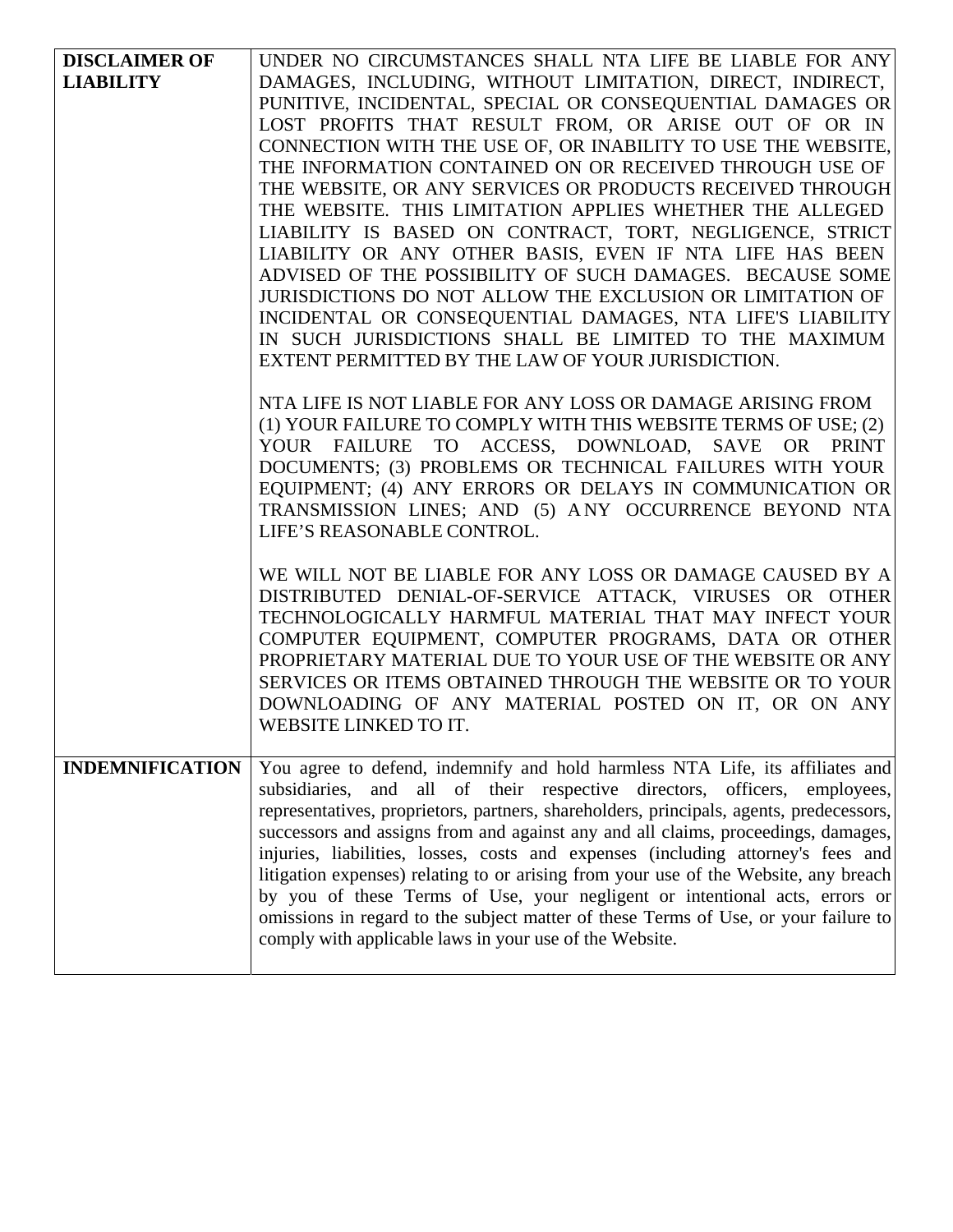| <b>HEALTH-RELATED</b><br><b>CONTENT</b><br><b>DISCLAIMER</b> | Health related topics found on the Website or any NTA Life webpage should not be<br>used for diagnosing purposes or be substituted for medical advice. As with any new<br>or ongoing treatment, always consult your professional healthcare providers before<br>beginning any new treatment. It is your responsibility to research the accuracy,<br>completeness, and usefulness of all opinions, services, and other Information found<br>on the Website and to consult with your professional health care provider as to<br>whether the Information can benefit you.                                                                                                                                                                          |
|--------------------------------------------------------------|-------------------------------------------------------------------------------------------------------------------------------------------------------------------------------------------------------------------------------------------------------------------------------------------------------------------------------------------------------------------------------------------------------------------------------------------------------------------------------------------------------------------------------------------------------------------------------------------------------------------------------------------------------------------------------------------------------------------------------------------------|
| <b>TAX ADVICE</b>                                            | NTA Life and its affiliated licensed insurance agencies do not provide tax advice.<br>Please consult a certified tax professional or lawyer for information regarding the<br>tax implications of any benefits you may receive.                                                                                                                                                                                                                                                                                                                                                                                                                                                                                                                  |
| <b>ARBITRATION</b>                                           | Any controversy or claim arising out of or relating to this contract, or the breach<br>thereof, shall be settled by arbitration administered by the American Arbitration<br>Association under its Commercial Arbitration Rules, and judgment on the award<br>rendered by the arbitrator(s) may be entered in any court having jurisdiction<br>thereof.                                                                                                                                                                                                                                                                                                                                                                                          |
| <b>SECTION</b>                                               | The section titles and headings are not part of the Website Terms of Use and are                                                                                                                                                                                                                                                                                                                                                                                                                                                                                                                                                                                                                                                                |
| <b>HEADINGS</b><br><b>CHOICE OF LAW</b>                      | not to be used in interpreting the terms of the Website Terms of Use.<br>The Website is controlled by NTA Life from its offices within the State of Texas in                                                                                                                                                                                                                                                                                                                                                                                                                                                                                                                                                                                    |
| <b>AND FORUM</b>                                             | the USA. To the fullest extent permitted by applicable law, these Terms of Use and<br>any actions or claims arising out of or in relation to these Terms of Use or the use<br>of the Website will be governed by and construed in accordance with the statutes<br>and laws of the State of Texas, without regard to its conflicts of laws principles.<br>Except where prohibited by law, any claim or dispute shall be subject to the sole<br>and exclusive jurisdiction of the federal and state courts in Dallas County, Texas<br>and you hereby consent to the personal jurisdiction of those courts and waive any<br>and all jurisdictional and venue defenses otherwise available. Any legal<br>proceedings shall be conducted in English. |
| <b>INVALID TERMS;</b><br><b>SEVERABILITY</b>                 | If any provision of these Terms of Use is held to be unlawful, void or<br>unenforceable for any reason, that provision will be deemed severable and shall not<br>affect the validity or enforceability of any other provisions.                                                                                                                                                                                                                                                                                                                                                                                                                                                                                                                 |
| <b>ENTIRE</b><br><b>AGREEMENT</b>                            | The Terms of Use and our Privacy Policy constitute the sole and entire agreement<br>between you and NTA Life with respect to the Website and supersede all prior and<br>contemporaneous understandings, agreements, representations and warranties, both<br>written and oral, with respect to the Website.                                                                                                                                                                                                                                                                                                                                                                                                                                      |
| <b>WAIVERS</b>                                               | Any waiver of any provision of these terms will be effective only if in writing and<br>signed by an authorized representative of NTA Life. Any delay or omission by<br>NTA Life to exercise any rights under these terms shall not be construed as a<br>waiver of any rights.                                                                                                                                                                                                                                                                                                                                                                                                                                                                   |
| <b>SURVIVAL</b>                                              | The provisions of the following sections shall survive termination or expiration of<br>this Website Terms of Use: Link Disclaimer, Disclaimer of Warranties, Disclaimer<br>of Liability, Indemnification, Choice of Law and Forum, Survival, and Software<br>Licenses.                                                                                                                                                                                                                                                                                                                                                                                                                                                                          |